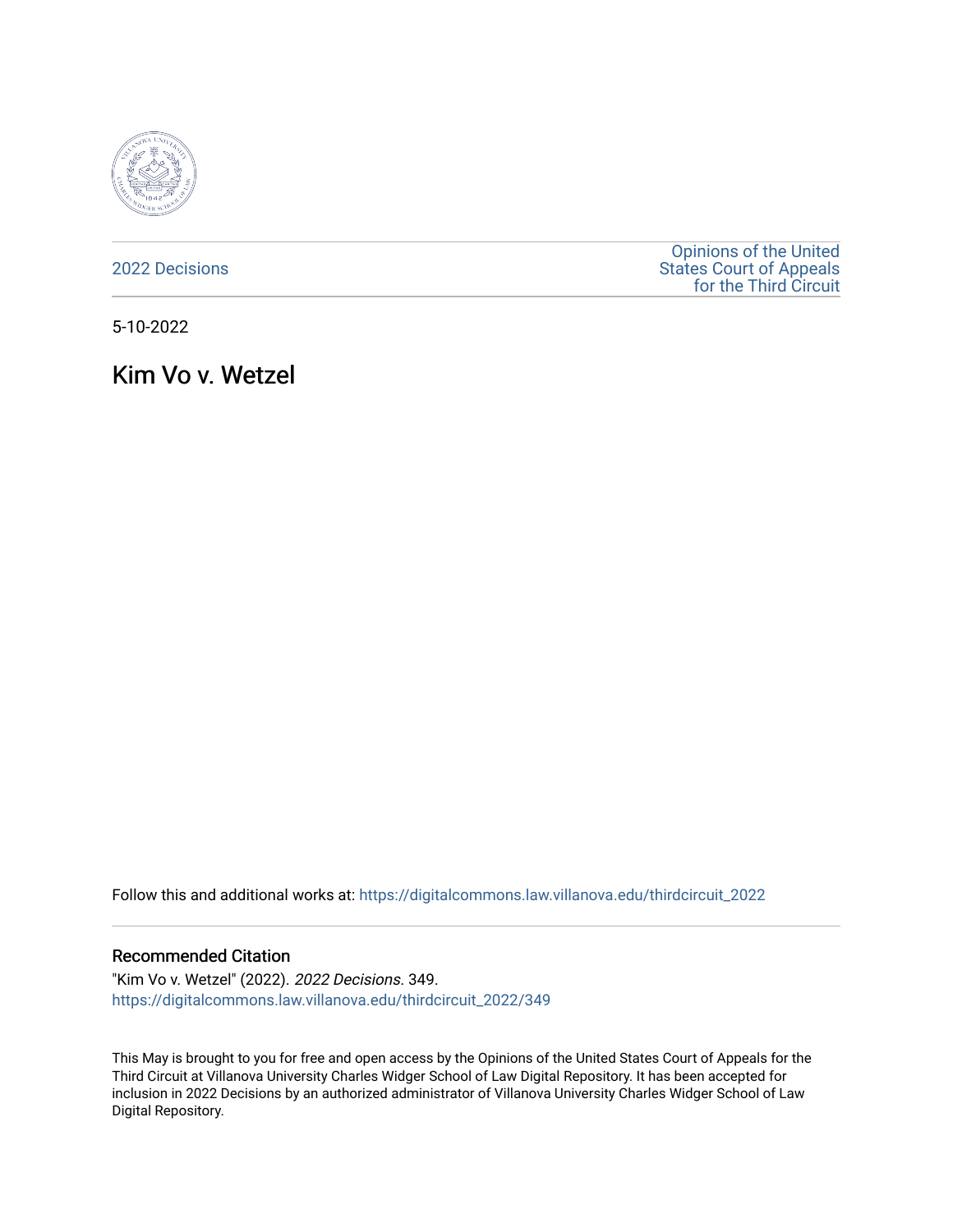# **CLD-139 NOT PRECEDENTIAL** UNITED STATES COURT OF APPEALS FOR THE THIRD CIRCUIT

No. 22-1210 \_\_\_\_\_\_\_\_\_\_\_

\_\_\_\_\_\_\_\_\_\_\_

## KIM VO,

Appellant

v.

JOHN E. WETZEL, Department of Corrections; LONNIE OLIVER, Superintendent SCI Cmbridge Springs; CORRECTIONS OFFICER M. MCCURDY; MAJOR DODDS; SERGEANT M. VANTASSEL

\_\_\_\_\_\_\_\_\_\_\_\_\_\_\_\_\_\_\_\_\_\_\_\_\_\_\_\_\_\_\_\_\_\_\_\_

On Appeal from the United States District Court for the Western District of Pennsylvania (D.C. Civil Action No. 1:19-cv-00084) District Judge: Honorable Richard A. Lanzillo

Submitted for Possible Dismissal Pursuant to 28 U.S.C. § 1915(e)(2)(B) or Summary Action Pursuant to Third Circuit LAR 27.4 and I.O.P. 10.6 April 28, 2022

\_\_\_\_\_\_\_\_\_\_\_\_\_\_\_\_\_\_\_\_\_\_\_\_\_\_\_\_\_\_\_\_\_\_\_\_

Before: AMBRO, SHWARTZ and BIBAS, Circuit Judges

(Opinion filed: May 10, 2022) \_\_\_\_\_\_\_\_\_

> OPINION\* \_\_\_\_\_\_\_\_\_

PER CURIAM

<sup>\*</sup> This disposition is not an opinion of the full Court and pursuant to I.O.P. 5.7 does not constitute binding precedent.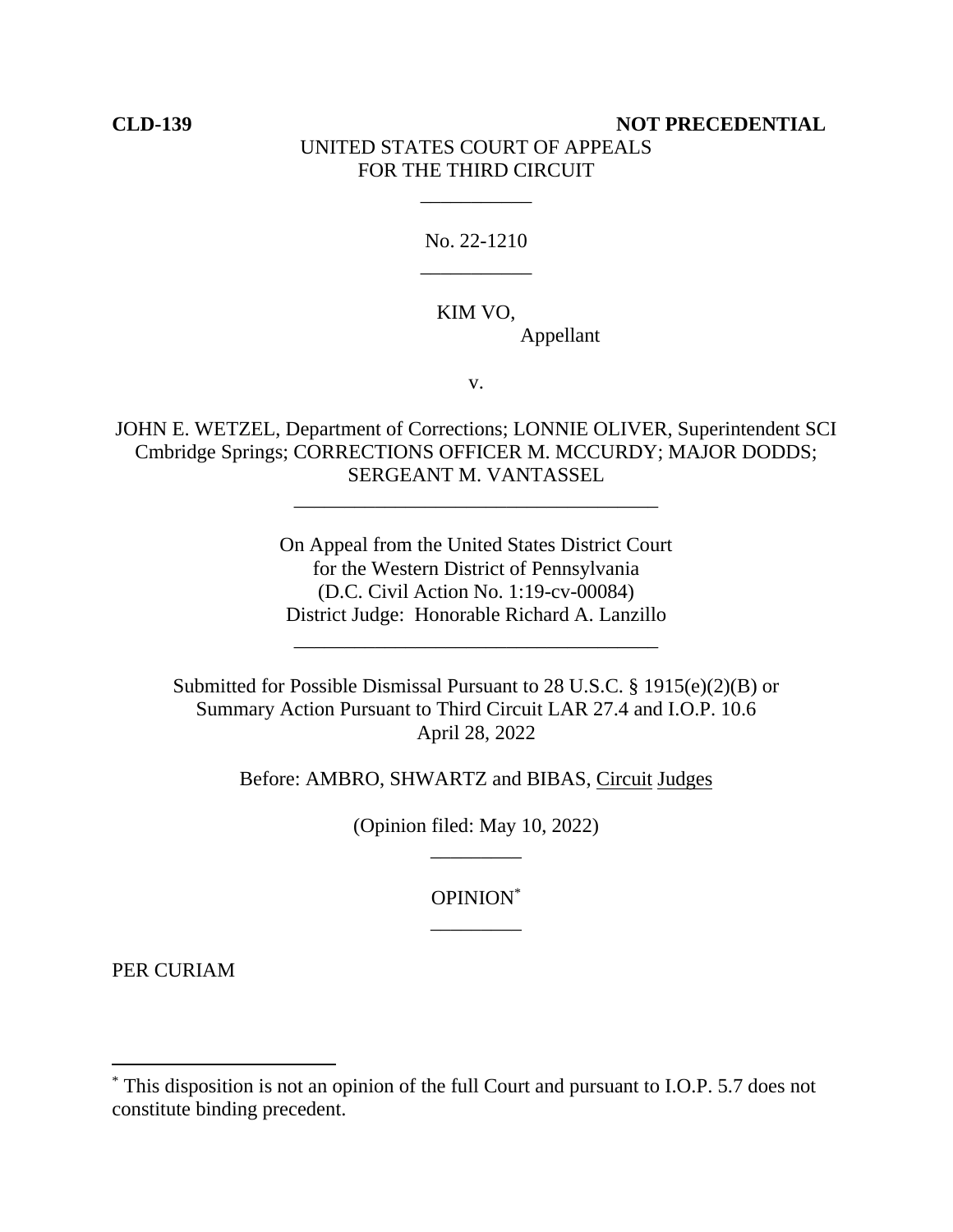Kim Vo, an inmate proceeding pro se and in forma pauperis, appeals from the District Court's order granting summary judgment in favor of defendants. For the reasons that follow, we will summarily affirm.

I.

In March 2019, Vo filed a civil rights action against defendants challenging the confiscation of her belongings, including a variety of art supplies and a set of prayer beads. In her amended complaint, which is the operative pleading, Vo alleged that defendants violated her free exercise rights when they confiscated the prayer beads; retaliated against her for filing requests and grievances; and violated her rights under the Equal Protection Clause by confiscating her art portfolio. Defendants and Vo each filed motions for summary judgment, and the District Court granted summary judgment in favor of defendants. Vo timely appealed.

## II.

We have jurisdiction pursuant to 28 U.S.C. § 1291 and review the District Court's grant of a motion for summary judgment de novo. See Dondero v. Lower Milford Twp., 5 F.4th 355, 358 (3d Cir. 2021). Summary judgment is appropriate "if the movant shows that there is no genuine dispute as to any material fact and the movant is entitled to judgment as a matter of law." Fed. R. Civ. P. 56(a). A genuine dispute of material fact exists if the evidence is sufficient for a reasonable factfinder to return a verdict for the nonmoving party. See Anderson v. Liberty Lobby, Inc., 477 U.S. 242, 248 (1986). As a pro se litigant, Vo is entitled to liberal construction of her complaint. See Erickson v.

2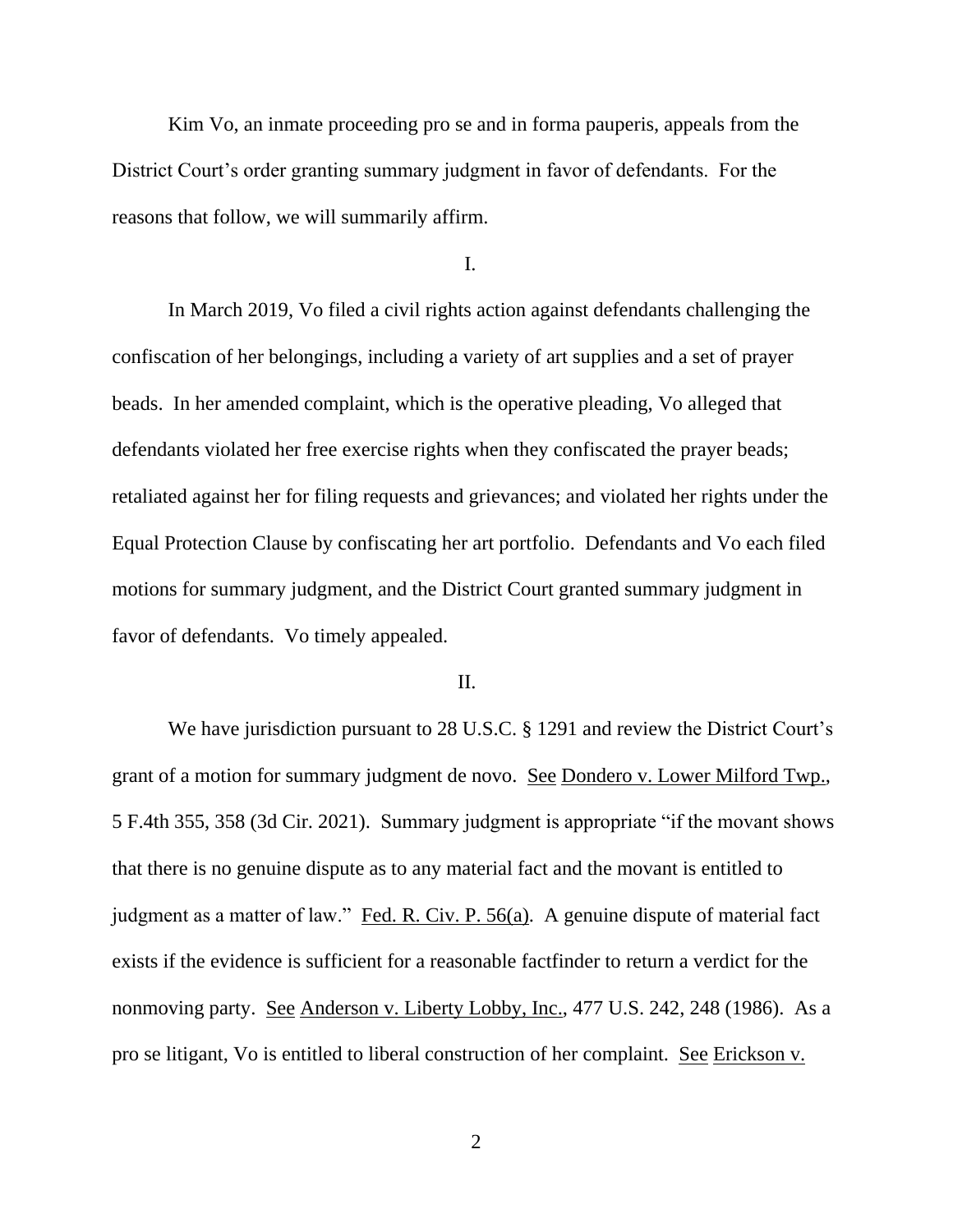Pardus, 551 U.S. 89, 94 (2007) (per curiam). We may summarily affirm if the appeal fails to present a substantial question. See 3d Cir. L.A.R. 27.4; I.O.P. 10.6.

### III.

First, the District Court correctly found that Vo failed to exhaust her available administrative remedies regarding certain claims. To properly exhaust a claim as required by the PLRA, an inmate is required to complete the administrative review process by complying with the procedural rules established by the prison. Jones v. Bock, 549 U.S. 199, 218–19 (2007). Here, the Inmate Grievance System Policy required that, in filing an initial grievance, "[t]he inmate shall identify individuals directly involved in the event(s)." DC-ADM  $804(1)(A)(11)(b)$ , District Ct. ECF No. 70-2. Where a specific defendant is not identified by name, a prison may excuse the issue "by identifying the unidentified persons and acknowledging that they were fairly within the compass of the prisoner's grievance." Spruill v. Gillis, 372 F.3d 218, 234 (3d Cir. 2004).

We agree with the District Court's conclusion that Vo failed to exhaust her claims against Major Dodds and Superintendent Oliver. Vo did not identify them by name in her initial grievance, nor were they identified in her grievance appeals, except for a reference to reporting the confiscation of her property to Oliver after the fact. Additionally, grievance officers did not name Dodds or Oliver in the grievance process such that Vo's failure to name them could be excused, and references by Vo or the grievance officers to the "search team," "security office," and "security staff," without more, were inadequate to identify Dodds or Oliver as being involved.

The District Court also properly found that the Vo failed to exhaust her equal

3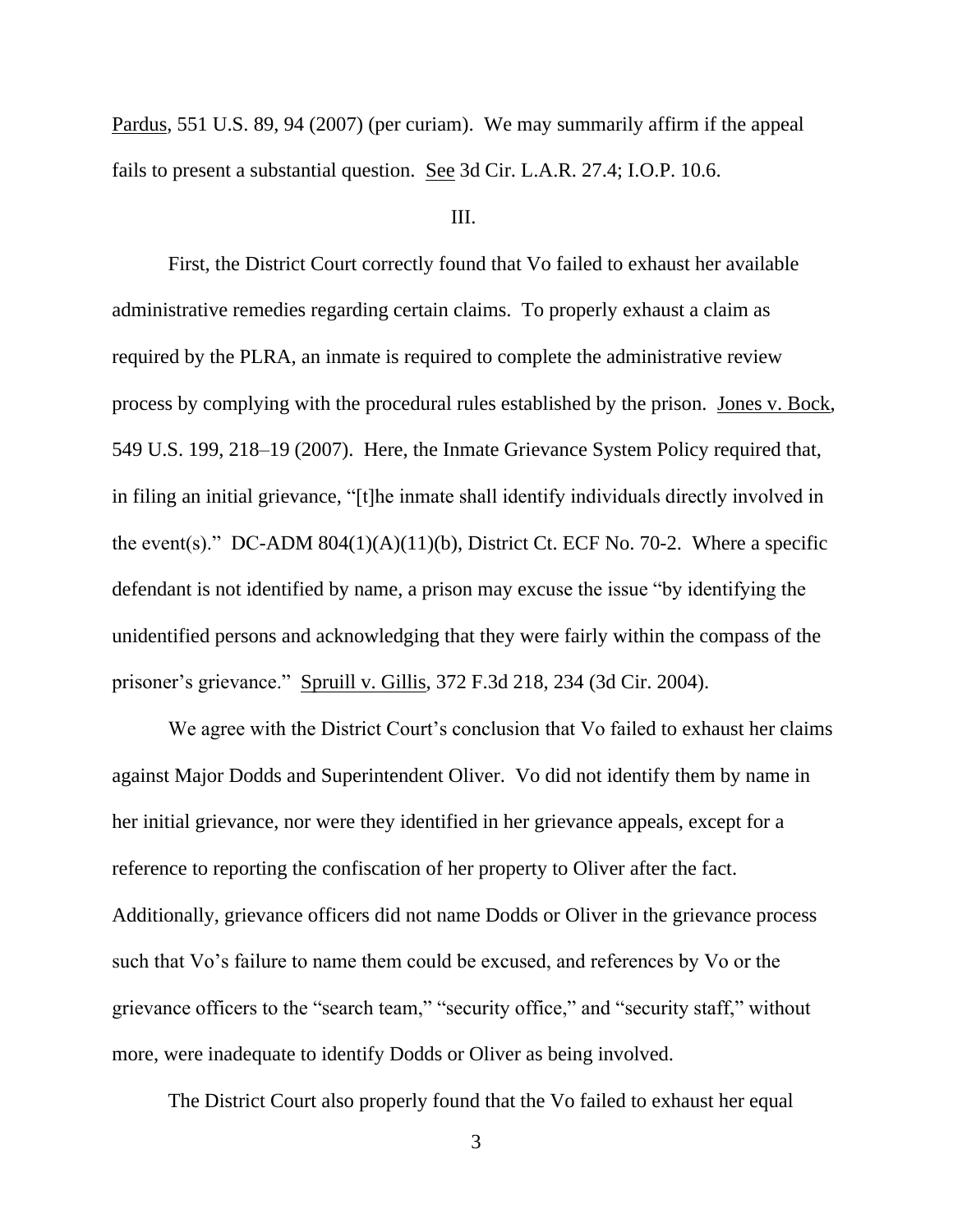protection claim for the confiscation of her art portfolio. Exhaustion "requires inmates to provide enough information about the conduct of which they complain to allow prison officials to take appropriate responsive measures." Mack v. Warden Loretto FCI, 839 F.3d 286, 296 (3d Cir. 2016) (cleaned up). Vo's grievance informed prison officials that her property had been confiscated in contravention of the prison's policies, but it did not alert them to any issue of disparate treatment.<sup>1</sup>

The District Court also properly concluded that Vo failed to demonstrate a genuine factual dispute regarding retaliation. To establish a First Amendment retaliation claim, Vo was required to show that (1) her conduct was constitutionally protected; (2) she suffered an adverse action by prison officials; and (3) her constitutionally protected conduct was a substantial or motivating factor in the officials' conduct. Watson v. Rozum, 834 F.3d 417, 422 (3d Cir. 2016). Because motivation is almost never subject to proof by direct evidence, Vo could rely on circumstantial evidence to prove a retaliatory motive, and could satisfy her burden "with evidence of either (1) an unusually suggestive temporal proximity between the protected activity and the allegedly retaliatory action, or (2) a pattern of antagonism coupled with timing that suggests a causal link." Id*.*

<sup>&</sup>lt;sup>1</sup> Even if this claim were properly exhausted, defendants would have been entitled to summary judgment, as they established a rational basis for confiscating Vo's portfolio, which had no documentation about its origin, but not confiscating other portfolios with verified sources. See Phillips v. Cnty. of Allegheny, 515 F.3d 224, 243 (3d Cir. 2008) (to succeed on a "class-of-one" theory under the Equal Protection Clause, the plaintiff must allege different treatment from others similarly situated and no rational basis for such treatment).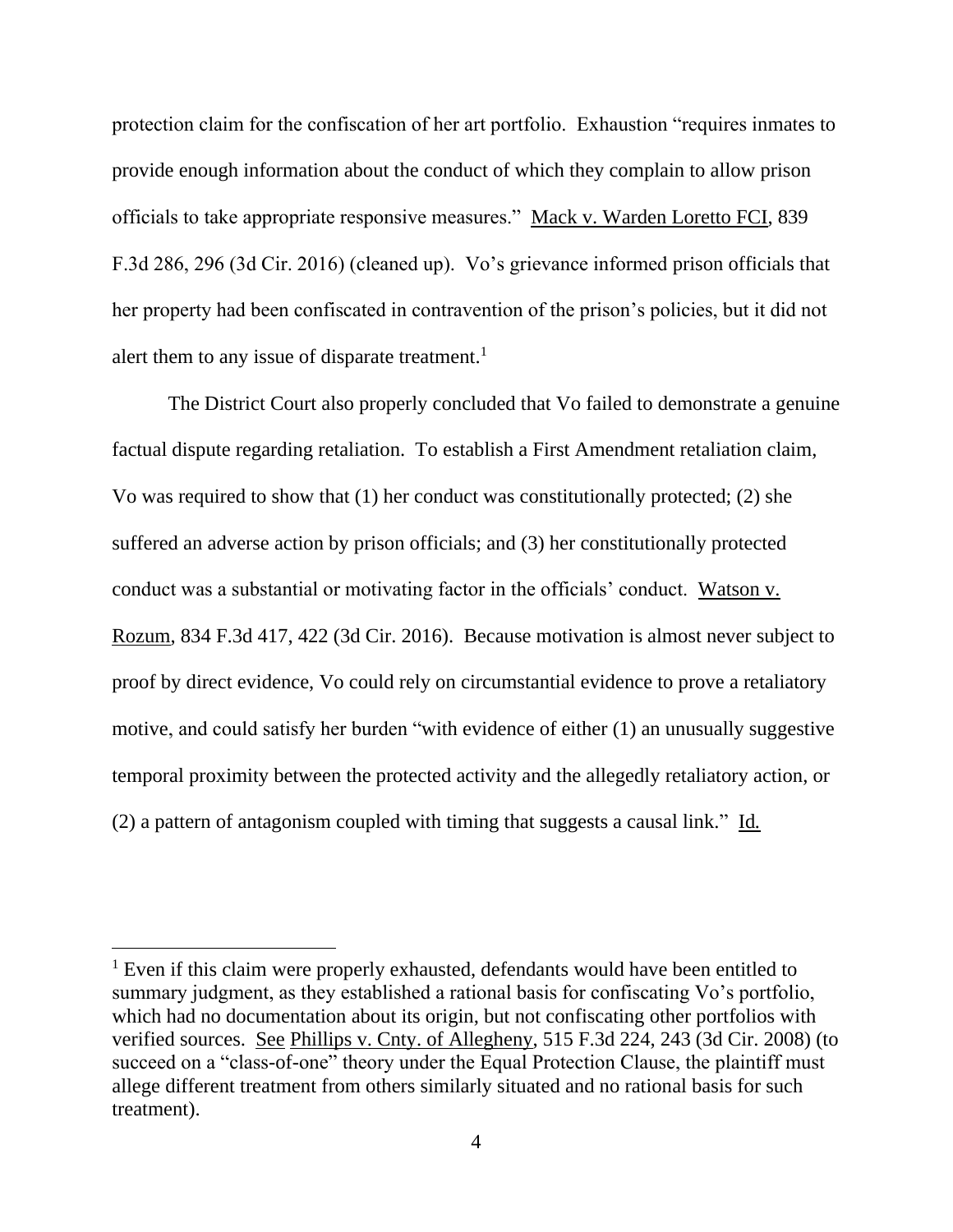Vo's conduct in filing grievances and requests was constitutionally protected, Mitchell v. Horn, 318 F.3d 523, 530 (3d Cir. 2003), and the confiscation of her belongings constituted adverse action. However, McCurdy and Zakostelecky attested that they were unaware of Vo's grievances or complaints when they reviewed her property, and Vo did not present any evidence to the contrary. This negates the possibility that Vo's grievances or complaints could have been a motivating factor in their actions. Ambrose v. Twp. of Robinson, 303 F.3d 488, 493 (3d Cir. 2002) (explaining that "[i]t is only intuitive that for protected conduct to be a substantial or motiving factor in a decision, the decisionmakers must be aware of the protected conduct"). Moreover, McCurdy and Zakostelecky established that they would made the same decision to confiscate Vo's property regardless of her grievances because she had more property than was allowed by the prison's policies. Watson, 834 F.3d at 422 (even if the plaintiff establishes a prima facie case of retaliation, prison officials may still prevail if they establish that they would have made the same decision absent the protected conduct for reasons reasonably related to a legitimate penological interest).

Finally, the District Court properly granted summary judgment in favor of defendants on Vo's free exercise claim.<sup>2</sup> "Inmates clearly retain protections afforded by the First Amendment, including its directive that no law shall prohibit the free exercise of

 $2$  To the extent that Vo's religious rights claim fell within the purview of RLUIPA, it was properly dismissed, as RLUIPA does not permit actions against state officials in their individual capacities, nor have the states consented to waive their sovereign immunity with respect to RLUIPA suits for damages against State employees in their official capacities. Sharp v. Johnson, 669 F.3d 144, 153, 155 (3d Cir. 2012).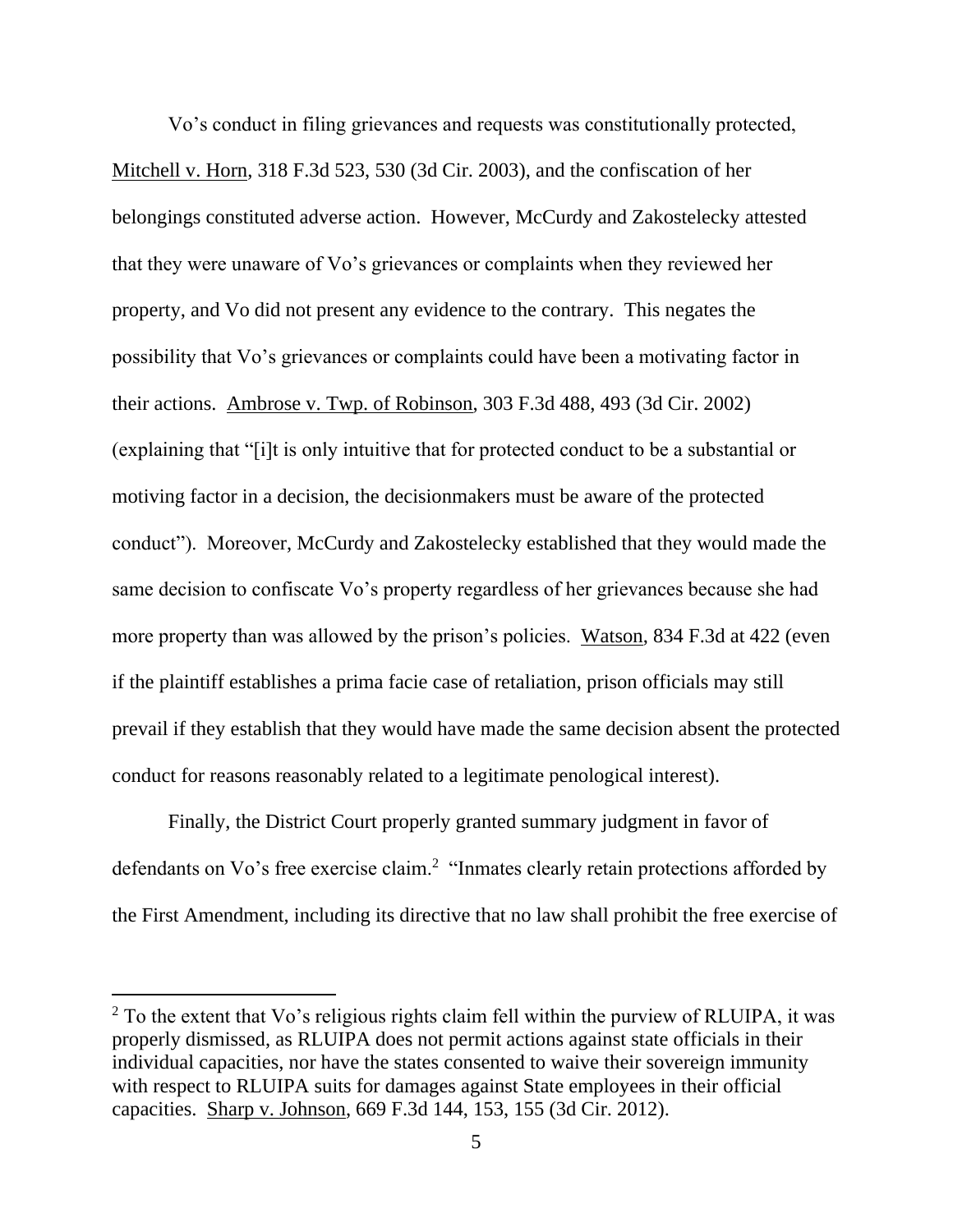religion." O'Lone v. Est. of Shabazz, 482 U.S. 342, 348 (1987) (citation omitted). However, an inmate only "retains those First Amendment rights that are not inconsistent with his status as a prisoner or with the legitimate penological objectives of the corrections system." Pell v. Procunier, 417 U.S. 817, 822 (1974).

Vo's prayer beads were confiscated pursuant to a prison policy providing that "[h]omemade or other unauthorized sacred objects are not permitted and shall be confiscated." DC-ADM 819 § 3(A)(1)(j). In her complaint and other filings, Vo's claim centered not on the reasonableness of the prison's policy,<sup>3</sup> but on the application of the policy to her prayer beads, which she maintained were not homemade and thus not subject to confiscation.

While Vo alleged that her prayer beads were not homemade, she did not present any evidence to support that contention. Unsubstantiated allegations are not evidence of asserted facts. See Bell v. United Princeton Properties, Inc., 884 F.2d 713, 720 (3d Cir. 1989). By contrast, defendants presented an affidavit attesting that the prayer beads confiscated from Vo's property were homemade from wooden craft beads strung on a piece of floss and were therefore prohibited under the prison's policy. Thus, the District Court properly found no genuine issue of material fact regarding whether the prayer beads were homemade.

Vo also asserted that her prayer beads fell under the following exceptions:

 $3$  To the extent that Vo raised the issue of reasonableness, we discern no error in the District Court's weighing of the factors set forth in Turner v. Safley, 482 U.S. 78, 89–90 (1987), and conclusion that the prison's policy was reasonable.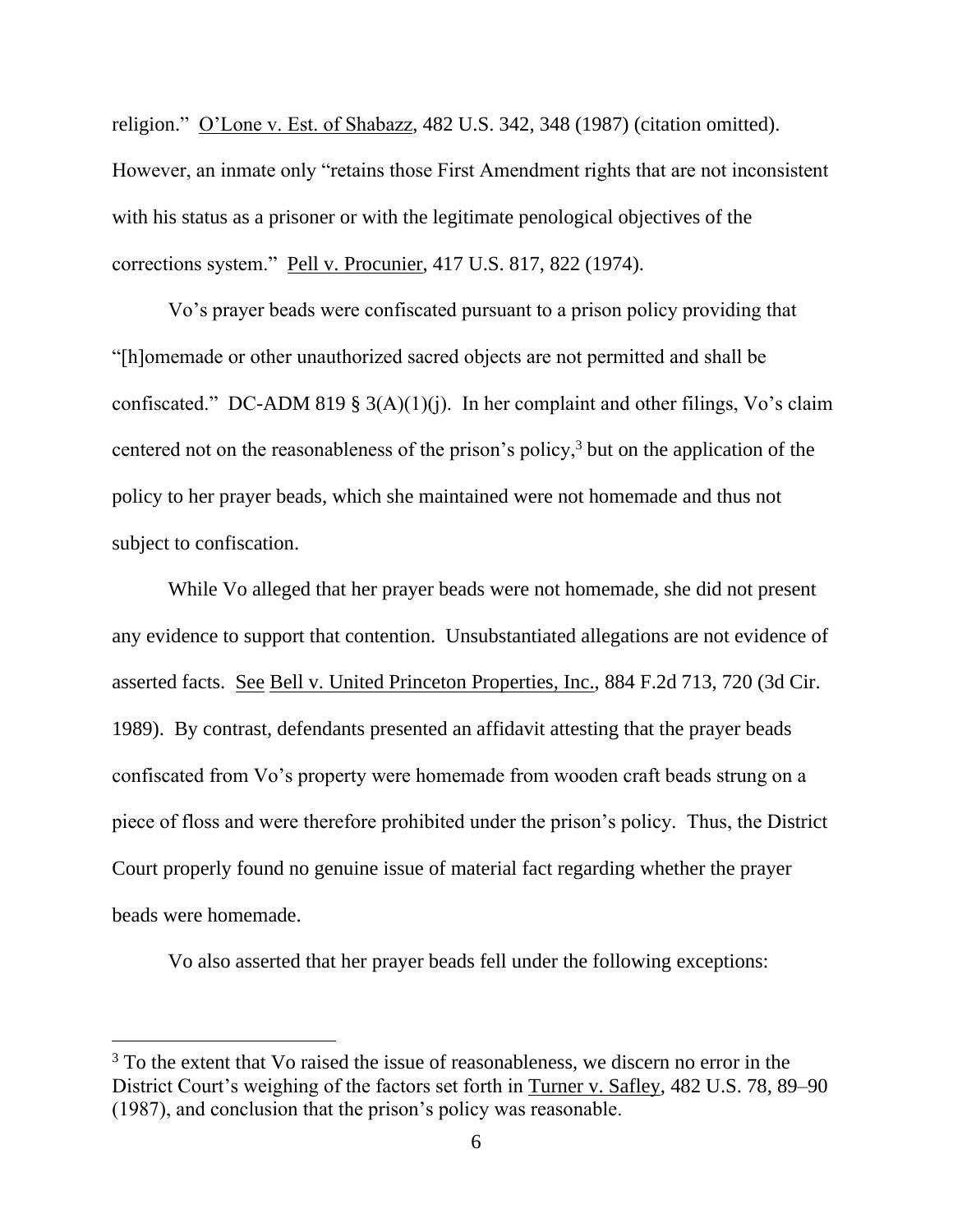- a. An inmate will be permitted to keep no-longer-permitted items, as long as the item(s) were noted on the inmate's DC-153, Personal Property Inventory Form as of the effective date of the previous DC-ADM 815, dated May 12, 2008.
- b. When an inmate transfers to a facility that does not permit an item previously approved at another facility, the inmate will be permitted to keep the item, as long as the item is noted on the inmate's DC-153 as noted above[.]<sup>4</sup>

See DC-ADM 815 § 2(6)(a-b); see also DC-ADM 819 § 3(A)(1)(d) (providing that an

inmate may retain sacred objects previously approved before March 27, 2007).

While Vo alleged that she had possessed the prayer beads for 21 years, she only

presented evidence to support that she had possessed them since 2010 when she was

transferred into the SCI – Cambridge Springs. Because Vo failed to present DC-153

forms noting that she possessed the prayer beads as of May 12, 2008, as required by DC-

ADM 815 § 2(6)(a) and (b), there was no genuine factual dispute regarding whether the

prayer beads fell within the exceptions. Therefore, the District Court properly granted

summary judgment in favor of defendants.<sup>5</sup>

<sup>&</sup>lt;sup>4</sup> The District Court appears to have read subsection (b) to apply only to property inventoried on DC-153 forms as of May 12, 2008, as outlined in subsection (a). This is consistent with the plain language of the policy, as subsection (b) refers to the "DC-153 *as noted above*" (emphasis added). See Downey v. Pennsylvania Dep't of Corr., 968 F.3d 299, 306 (3d Cir. 2020) (analyzing a prison's policy by looking to its plain language). <sup>5</sup> The District Court earlier dismissed with prejudice several claims raised in Vo's initial complaint, including a due process claim, an Eighth Amendment claim, and all claims against Wetzel. The claims against Wetzel were properly dismissed because he lacked personal involvement, see Rode v. Dellarciprete, 845 F.2d 1195, 1207 (3d Cir. 1988), as were the due process claim, see Tillman v. Lebanon Cty. Corr. Facility, 221 F.3d 410, 422 (3d Cir. 2000) (the use of a prison's grievance system is an adequate post-deprivation remedy) and the Eighth Amendment claim, see Farmer v. Brennan, 511 U.S. 825, 834 (1994) (to succeed on a claim under the Eighth Amendment, a prisoner must show that she has been deprived of the minimal civilized measure of life's necessities).